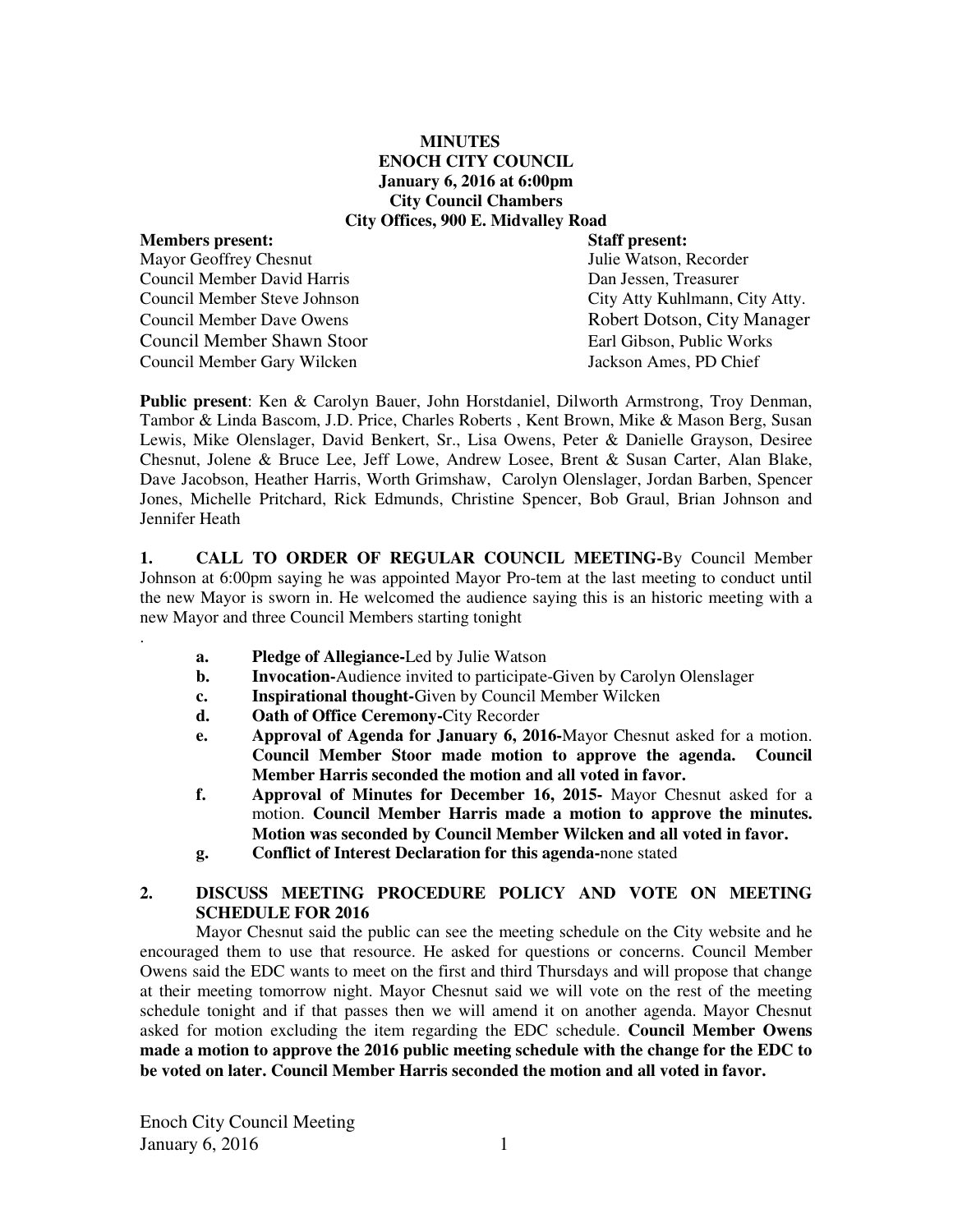Mayor Chesnut said it is good there are rules so we all understand what we are doing to conduct business in an open and fair manner. For civil discourse and we should aspire to high ideals and we have rules to make sure we do that. Council Member Wilcken said to clarify this is a review of what we have had in place for several years now and nothing has changed. Mayor Chesnut asked City Manager Dotson to explain the meeting procedures. City Manager Dotson said most municipalities use Roberts Rules of Order to some degree. Basically the State Legislature changed that so each city could decide on its own rules within parameters. We adopted this ordinance in 2012. He reviewed the agenda procedure and how it has to be noticed no less than 24 hours in advance with location, date, time, and items to be discussed. Notice is placed on the Public Notice Website, in the newspaper, posted in the office and on the City website. He said we have always delivered paper packets to the Mayor and Council however they may choose to have the packet sent electronically if they desire. All information that is available on agenda items comes to them in the packet which is delivered the Thursday or Friday before the next meeting. We obey State open and public meeting laws. As required by State Code we will hold a training session in the next meeting as we will do for every public body of the City. Agendas can be amended with 24 hour notice but we try to reserve that action for extenuating circumstances. Emergency meetings can also be called when circumstances dictate. He said we have a means of electronic communications available should a Council Member need to participate by phone. Minutes are taken by the City Recorder or other qualified person. Minutes are marked as "draft" until they are approved when they become official. Recordings are made, saved on a file in the computer and posted on the website after meetings. Recordings are not the "official" minutes. The written minutes are the official documentation of all meetings.

City Manager Dotson went through decorum rules saying Mayor Chesnut chairs the meetings. The Council could elect a Mayor Pro-tem but historically we do that in the meeting previous to the Mayor being unavailable for the next meeting. Council Members responsibilities are to show up, to communicate their needs to staff and to respect the public process. Any person exhibiting disorderly conduct can be removed from the meeting. City Manager Dotson went through the explanation of reasons a closed executive session can take place. State Code is very strict on the items that can be discussed in private. The minutes of those meetings are sealed unless a judge unseals them due to a lawsuit. Things that can be covered in a closed meeting are discussion of pending litigation, the character, professional competence or health of an individual and the purchase or sale of real property where public knowledge could affect negotiations. The City's security measures can also be discussed in a closed session. A quorum is three members of the City Council. Motions shall be voted on by not less than three members and must be unanimous when only three are in attendance. Anything less than three "yeses" and an action item does not pass. Each vote is recorded. Voting members can abstain but that is not to be confused with a "no" vote. You can recuse yourself and remove yourself from your seat. Conflicts of interest are to be stated in advance however you can still participate and vote. There is to be a clear motion stated and a second to the motion and then a vote. It there is a motion on the table and there is no second the motion dies and a new motion can be stated or an item can "die" for lack of a second. It is important to go through the process for clarity on Council actions. We try to have all discussion first before the motion.

 City Manager Dotson asked for questions. Council Member Owens asked about the establishment of agendas. City Manager Dotson said Mayor Chesnut has the authority to say what comes on the agenda. By law three Council Members can create an agenda item. Council Member Wilcken said they usually set an item for the next agenda in the prior meeting. Council Member Wilcken asked for more clarification on executive sessions. City Manager Dotson explained that only the City Council can hold a closed meeting. All other meetings of City Boards are public. He reiterated the reasons a closed session can be held adding security measures for the City are now also a confidential item for discussion. The option to hold a closed session is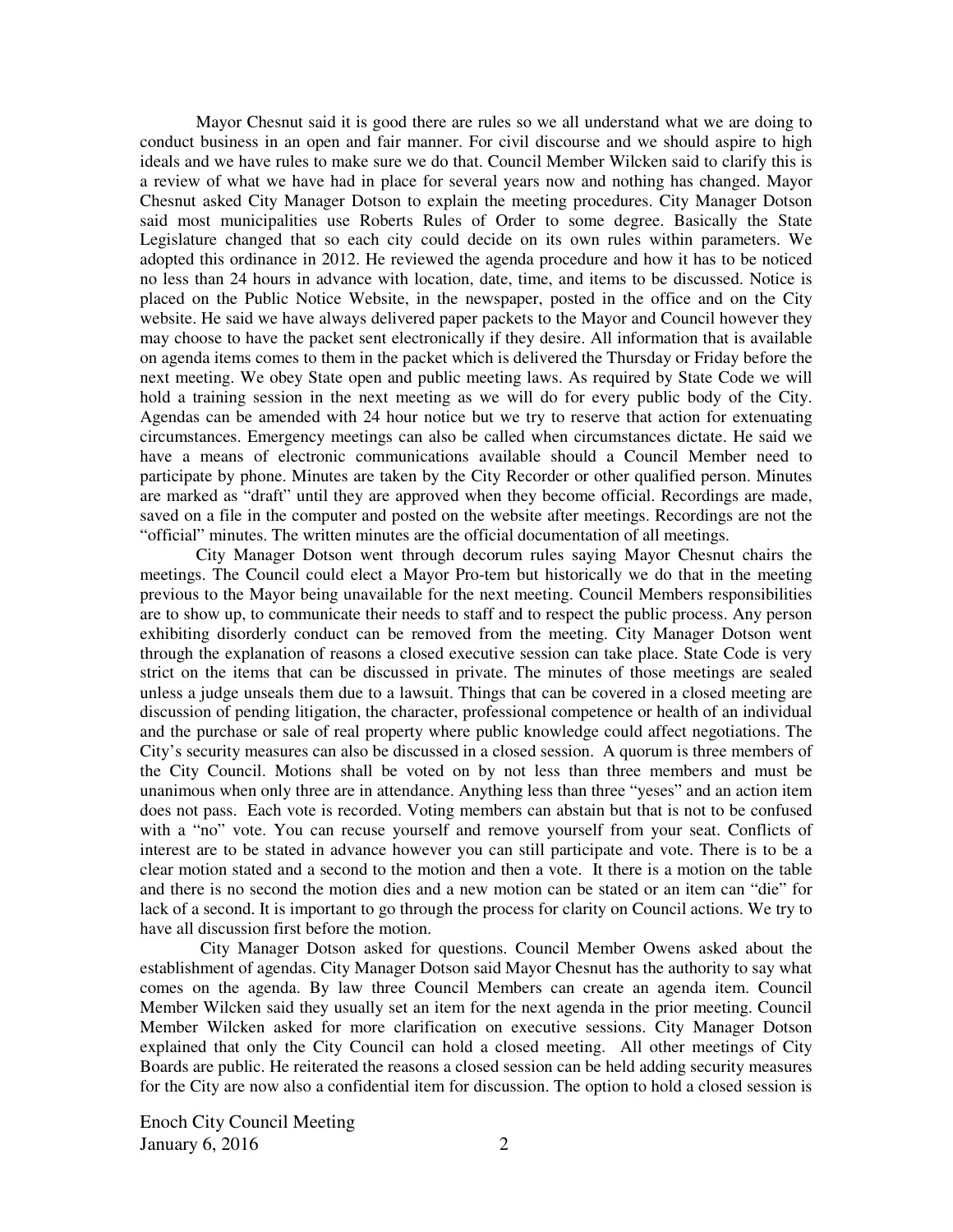on every agenda in case it is needed. Decisions have to come back in the public portion of the meeting if there is an action to be taken. When a closed session is called by Mayor Chesnut a 2/3 majority vote of the Council is required. Also Mayor Chesnut needs to disclose the reason for the session so the public knows why you are going into executive session. Mayor Chesnut added when we do this it requires judicial order to open the sealed minutes because things are very sensitive and should not be discussed outside of that meeting. Council Member Wilcken said they can speak openly in the session but the closed session commits them not to speak outside of the closed meeting about items being discussed. Council Member Wilcken gave the example of the recent property purchase. We are protecting residents in the negotiations to get the best deal in a thing like that. Mayor Chesnut thanked City Manager Dotson and encouraged the Council Members to read through the policy.

#### **3. PRESENTATION OF RURAL WATER UTILITY MANAGEMENT CERTIFICATION**

Mayor Chesnut said City Manager Dotson has completed the training in water and wastewater utility management and has been awarded a plaque saying he is certified by the University of Utility Management. There were congratulations to City Manager Dotson and applause. Mayor Chesnut also recognized Council Member Harris for his decade of service on the Planning Commission and Council Member Owens for his service on the EDC presenting them with certificates of appreciation. He thanked them for their service to the City and there was a round of applause.

#### **4. DISCUSS/VOTE ON CONDITIONAL USE PERMIT FOR RICK EDMUNDS FOR AN AUTO SALES BUSINESS ON DRIFTWOOD LANE-Planning Commission Rec.**

Mayor Chesnut said in the packet they were given the minutes of the Planning Commission meetings from 12-8-15 and 12-22-15 which included a public hearing and the reading of the community response from those who were notified by letter. Mayor Chesnut asked Council Member Harris, who was the chair of the Planning Commission, to tell the Council about this item. Out of 42 letters sent to residents living on Driftwood there were four responses, one in favor and three against. To summarize the ones against were concerned about excessive traffic, signage and noise and were also concerned about another resident on the street who has been an issue for some residents. Mr. Edmunds said he is aware of the concerns and he will not be doing any of the things that were objected to. Council Member Harris said there were no issues with this for the Planning Commission after discussion and questions to Mr. Edmunds. He explained the business license he is requesting is part of the process to get his Utah Auto Dealers license. He will not display cars or do anything else that was of concern to some neighbors. A conditional use permit is granted and it stands unless there are complaints, which starts another process where the conditional use permit can be revoked for cause. All were in favor on the Planning Commission.

Mayor Chesnut recapped saying it appears Mr. Edmunds would not be operating in a manner that was stated in the concerns. Mr. Edmunds added he has been in this business for 19 years and now he will be able to apply for his state licensure and have the principle place of business at his home for the time being. He cited some problems he had in Cedar City with lots he rented being repurposed resulting in him having to close his business. His neighbors will not know he is even there and he can move his location in the future if it works out. Mayor Chesnut thanked Mr. Edmunds for coming to the City and going through the process adding he encourages that. He noted the City Council has the final approval and could add conditions if desired. Mayor Chesnut asked for a motion. **Council Member Harris made motion to approve the conditional use permit for Rick Edmunds to operate an auto sales business from his home on Driftwood Lane. Motion was seconded by Council Member Owens and all voted in favor.**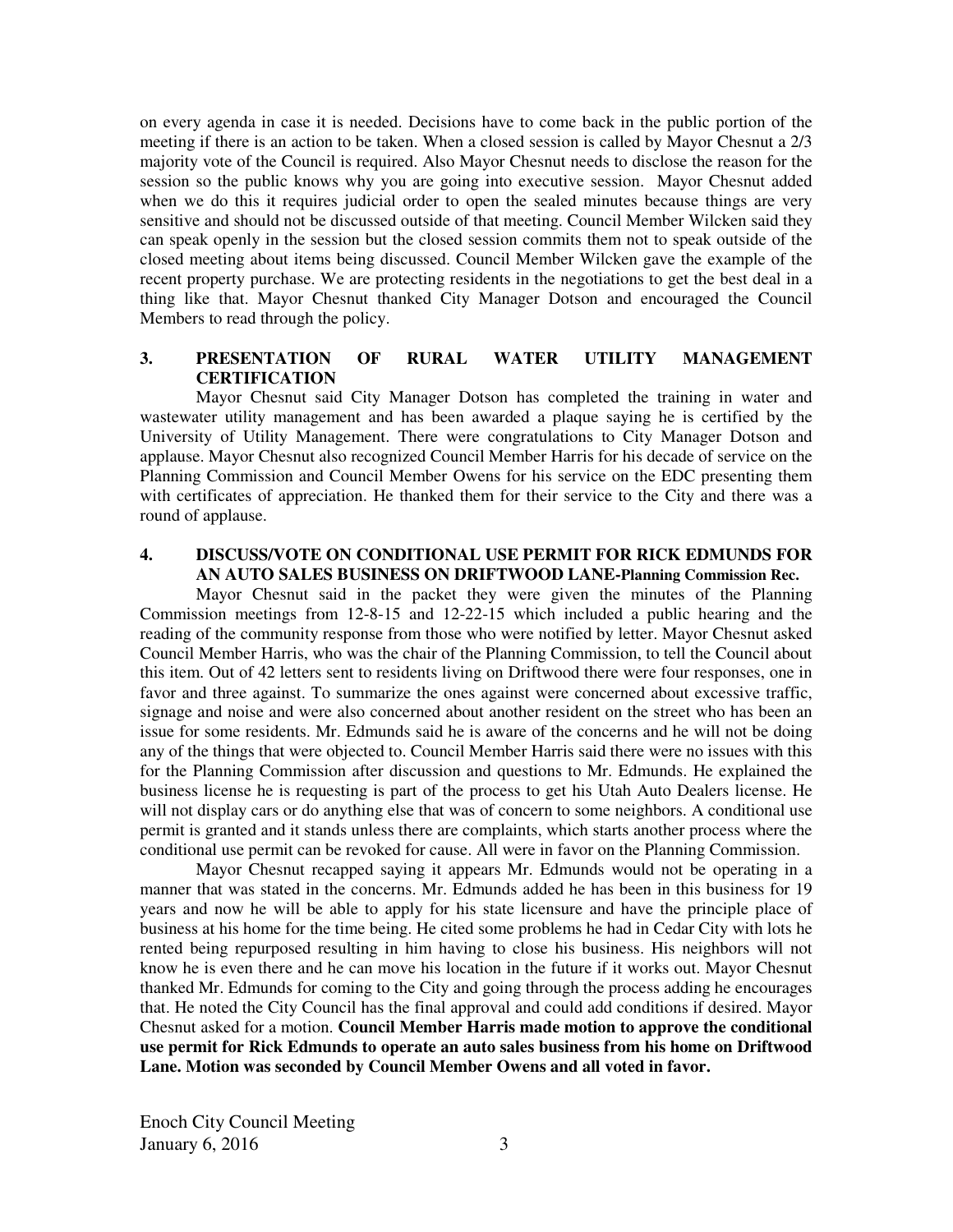### **5. PUBLIC COMMENTS**

Mayor Chesnut invited public comments asking the public to state their name and address for the record.

Bob Graul of 4240 Maple Circle said he wanted to give congratulations to the new Mayor and Council and thanked them for their prior service. He encouraged them not to take this assignment lightly. They have been given great responsibility and will make decisions that affect lives. He suggested they should not have a personal agenda but to bear in mind the documents that govern this nation and state. He added many people moved to Enoch for a reason one being is it is not Cedar City. The City staff has done a marvelous job and the Council should remember that they are committing someone else's money to things when they vote to raise taxes or fees. He encouraged fiscal responsibility going forward as many residents have limited resources.

Linda Bascom said there was an issue on October  $6<sup>th</sup>$  when Troy Denman hit a water line and their basement was flooded by the City pipeline. They have gotten their estimates for repairs and restoration however Enoch's insurance denied coverage as did Mr. Denman's insurance and their own insurance. They are out \$52,940 and rising in damages. She asked where this can go now because if things are not taken care of they will consider legal action. They are not able to make any repairs or do anything with this matter pending. If the answer is "no" then they need to know because this has been going on for three months now.

Troy Denman said he has come to last two meetings and thought it would be on the agenda tonight. The first time they asked the City Council to discuss the broken water main and the City's liability. In the next meeting details of the break were elaborated however the Bascom's did not have their estimates ready. He defended his position and City Manager Dotson gave a presentation of the City's due diligence. *Mayor Chesnut said we have insurance and that company indicated we are not liable to which Mr. Denman may disagree.* Troy said the City's insurance got false information. *Mayor Chesnut said we abide by our policies and abide by our insurance company's decision. To do otherwise would be to violate our duty to the City.* Troy said there was a precedent set when the City paid on the Brindley's sewer damage claim. That is why they brought this matter to the Council. *Mayor Chesnut said factually it was a different situation and he asked City Attorney Kuhlmann who agreed***.** *Mayor Chesnut said our insurance made a decision even if the next step is litigation. He thanked them for coming in.* 

David Benkert, Sr. congratulated the newly elected saying he wanted to read a letter about an urgent notice for Enoch residents that was sent in the past regarding a petition circulating on the tax increase citing misrepresentations. He read the letter and chided the City Council to never do that again.

**6. CORRESPONDENCE-**City Manager Dotson said the Council Members received an email from SUU regarding an invitation to meet with the President and SUU Board for a luncheon meeting on Wednesday January  $13<sup>th</sup>$ . They asked for an RSVP.

## **7. COUNCIL/STAFF REPORT**

Council Member Johnson said he has butted heads with Council Member Olenslager on many occasions however he wanted to say he was grateful for his insight and experience.

Earl Gibson reported they are in the process of developing the new well and hope soon to know the expected output so we can complete it.

Council Member Wilcken asked Earl about the milky water as he has gotten calls from residents about it. Earl said one well was breaking suction and letting air into the lines. He took it off line yesterday and the air should clear out soon.

Chief Ames welcomed the new Council and Mayor Chesnut saying he looks forward to working with them. He said he has an open door policy and all are invited to come in with questions about the PD.